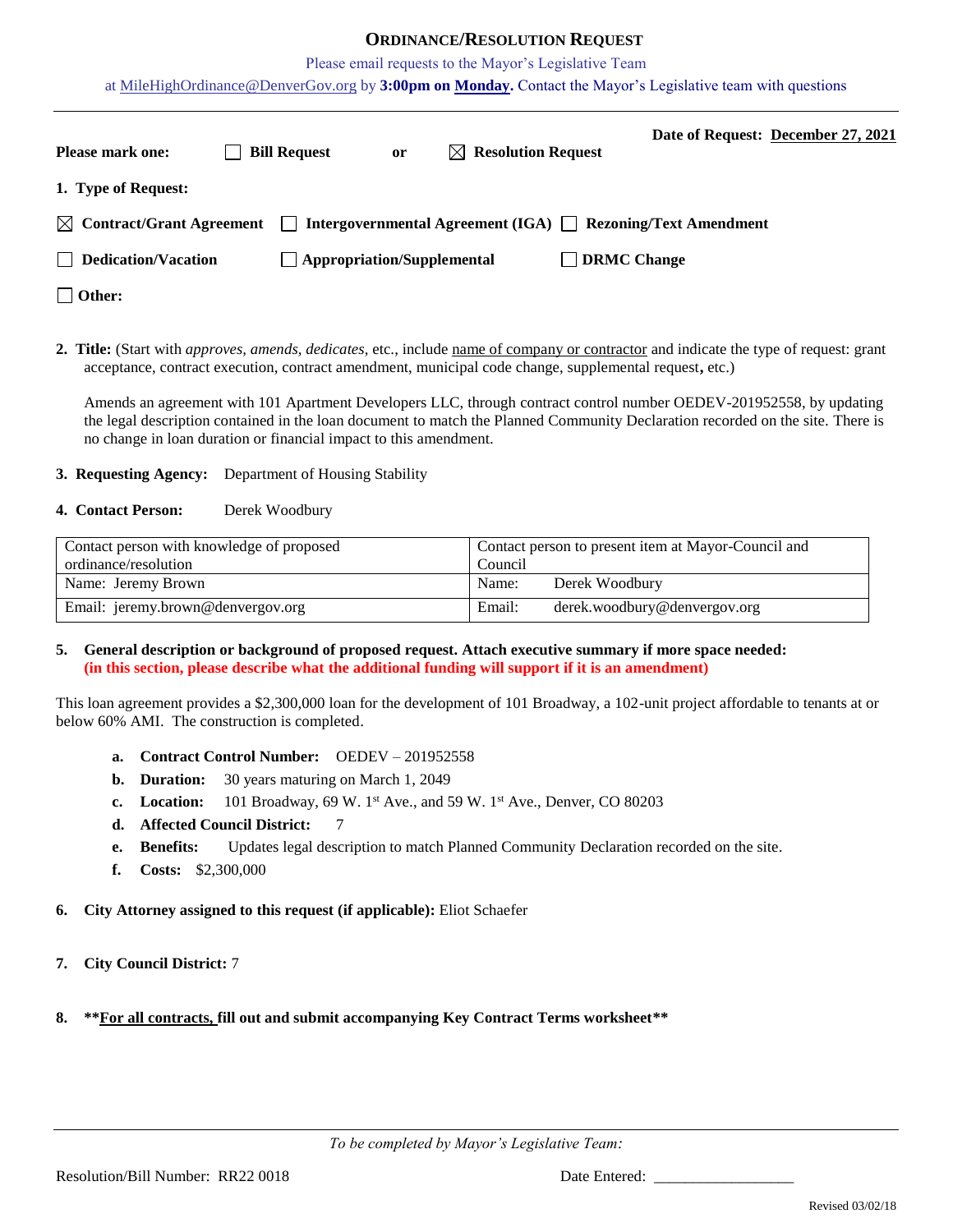# **Key Contract Terms**

**Type of Contract: (e.g. Professional Services > \$500K; IGA/Grant Agreement, Sale or Lease of Real Property):** Loan Agreement

**Vendor/Contractor Name:** 101 Apartment Developers LLC

**Contract control number:** OEDEV - 201952558

Location: 101 Broadway, 69 W 1<sup>st</sup> Avenue, and 59 W 1<sup>st</sup> Avenue, Denver, CO 80203

**Is this a new contract?**  $\Box$  **Yes**  $\Box$  **No Is this an Amendment?**  $\Box$  **Yes**  $\Box$  **No If yes, how many?** 2

**Contract Term/Duration (for amended contracts, include existing term dates and amended dates):** Original contract: OEDEV-201952558 — 3/22/2019-3/1/2049 1 st Amendment: OEDEV-201952558-01 — 3/22/2019-3/1/2049 2 nd Amendment: OEDEV-201952558-02 — 3/22/2019-3/1/2049

## **Contract Amount (indicate existing amount, amended amount and new contract total):**

| <b>Current Contract Amount</b> | <b>Additional Funds</b> | <b>Total Contract Amount</b> |  |
|--------------------------------|-------------------------|------------------------------|--|
| (A)                            | B)                      | $(A+B)$                      |  |
| \$2,300,000                    | \$0                     | \$2,300,000                  |  |
|                                |                         |                              |  |
| <b>Current Contract Term</b>   | <b>Added Time</b>       | <b>Ending Date</b>           |  |
| 30 years                       |                         | March 1, 2049                |  |

**Scope of work:** On December 13, 2018, the city executed a loan agreement authorizing a \$2,300,000 loan for the development of 101 Broadway, a 102-unit project affordable to tenants at or below 60% AMI. The construction is complete.

**Was this contractor selected by competitive process?** N/A **If not, why not?** The loan met the terms of the city's term sheets for affordable housing and passed HOST's loan review committee.

**Has this contractor provided these services to the City before?**  $\boxtimes$  Yes  $\Box$  No

**Source of funds:** General Fund

**Is this contract subject to:**  $\Box$  **W/MBE**  $\Box$  **BBE**  $\Box$  **SBE**  $\Box$  **XO101**  $\Box$  **ACDBE**  $\boxtimes$  **N/A** 

**WBE/MBE/DBE commitments (construction, design, Airport concession contracts):** N/A

**Who are the subcontractors to this contract?** N/A

**Executive Summary**

- 1. Change the legal description of our loan security as it is described in our loan documents.
	- The existing legal description contained in our loan documents is shown below: